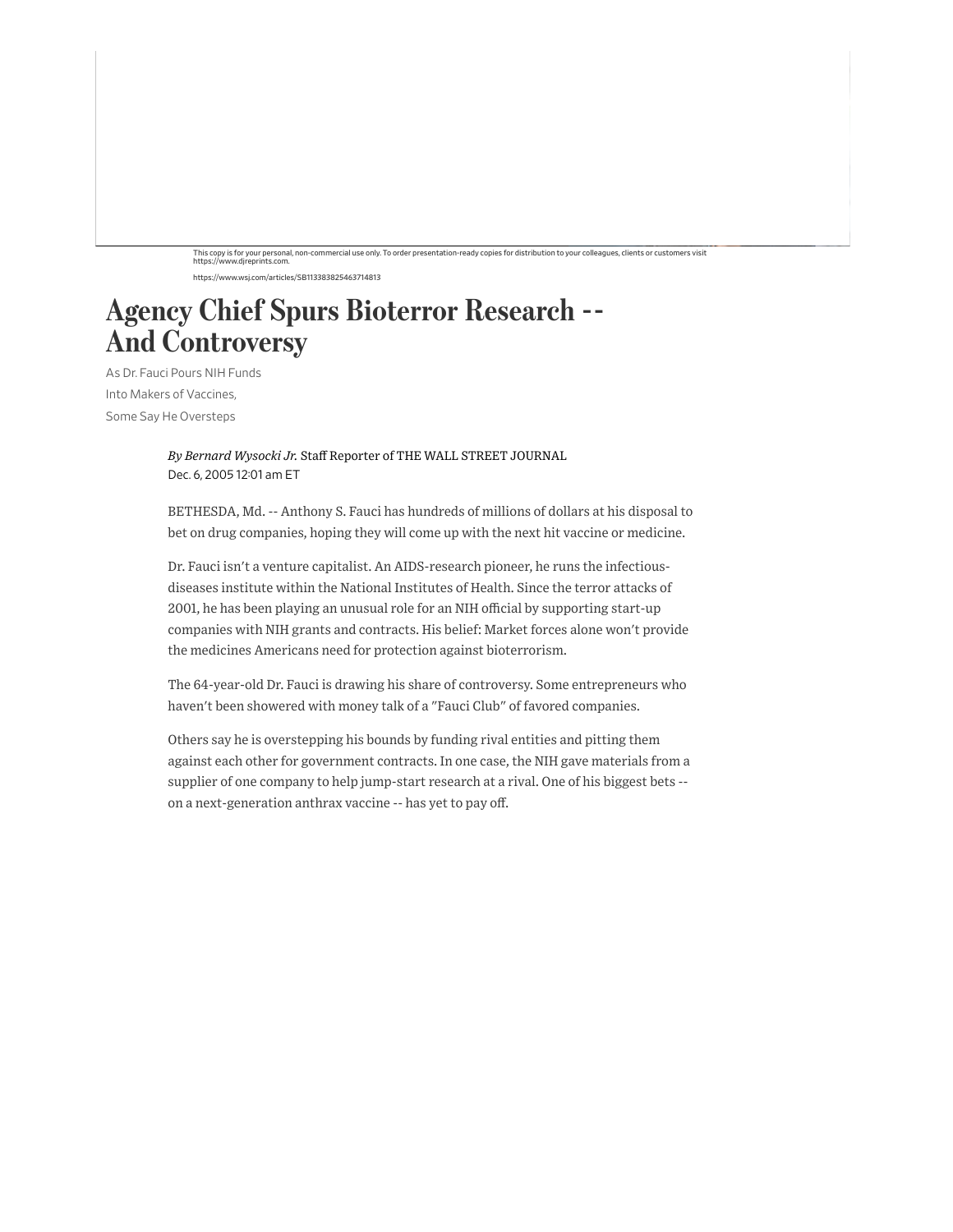

The most fundamental question is whether the government and Dr. Fauci should be trying to influence what drugs and vaccines the marketplace produces. "If you had to pick one person, he's a pretty good guy to pick," says J. Leighton Read, a partner at Alloy Ventures, a Palo Alto, Calif., venture-capital firm. "But I'm not sure Tony should be investing. His experience in products and manufacturing is very limited. Maybe they ought to pay more attention to the invisible hand."

The workings of the invisible hand, though, have been all but invisible. Publicly traded drug companies have tended to stay away from vaccines, antibiotics and related drugs. These products have low profit margins and are especially prone to liability suits. The government is often the main customer for them.

Dr. Fauci acknowledges that bankrolling product development in the private sector "is not our spécialité de la maison." Still, he argues that some entity has to be the investor of last resort if the marketplace isn't producing crucial medicine. "The industry wasn't going to make the investment when they had a choice between developing a new Viagra, a new Lipitor, versus the very risky procedure of doing advanced development in a product where there wasn't going to be a guaranteed payback for them," Dr. Fauci says.

Dr. Fauci is pumping about \$500 million to \$600 million in taxpayer money a year, or about a third of his biodefense budget, into product development. Much of that goes to companies. By comparison, biotechnology venture investments in the U.S. totaled \$4.06 billion in 2004, according to surveys by PricewaterhouseCoopers.

Dr. Fauci's goal is to get companies ready to bid on contracts under the BioShield program run by the NIH's parent, the Department of Health and Human Services. The department was authorized by Congress last year to spend \$5.6 billion over 10 years on biodefense drugs under BioShield.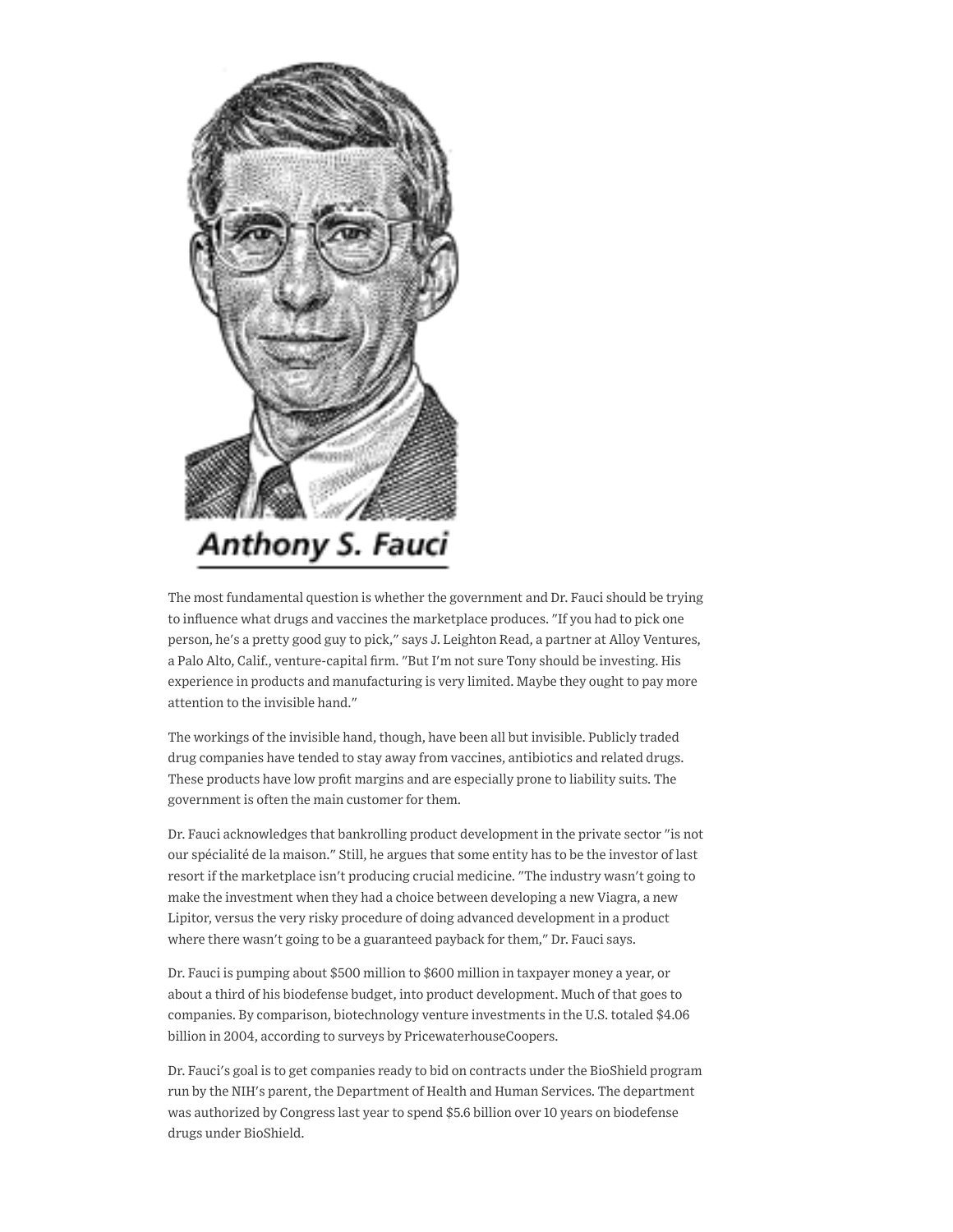A native of Brooklyn, N.Y., who joined the NIH in 1968 after graduating from Cornell University's medical school, Dr. Fauci already had achieved prominence as a scientistbureaucrat before Sept. 11 set the stage for his new role. In the 1970s and 1980s, he did groundbreaking work on the immune system, and later gained recognition for helping decipher how the AIDS virus destroys the body's defenses. At a recent concert in Washington, D.C., the Irish rock star and activist Bono dedicated a song called "Miracle Drug," about his hopes for future disease treatments, to Dr. Fauci.

The scientist wows members of Congress with lucid briefings, all delivered in a rapid-fire New York accent. Discussing pandemic flu at a recent news conference, President Bush made a point of saying that he consults with Dr. Fauci.

After Sept. 11 and the anthrax attacks in the fall of 2001, Dr. Fauci and his agency, whose formal name is the National Institute of Allergy and Infectious Diseases, divided pathogens into three categories. They gave highest priority to Category A pathogens such as anthrax, smallpox and plague. Dr. Fauci argued that his agency was well-suited to receive new funds for biodefense.



It was a persuasive argument. The agency's biodefense-related funding rose from \$42 million a year in 2001 to nearly \$1.2 billion in 2003 and nearly \$1.7 billion this year. Spurred by colleagues, Dr. Fauci says he decided to fund companies on a large scale. That was a radical role for the NIH, which mostly has funded academic or basic research.

While an anthrax vaccine already existed, Dr. Fauci and other experts worried that it was hard to make and might cause side effects such as fever and headache. Dr. Fauci's institute solicited bids for a better one. Among the responders was a company in Brisbane, Calif., called VaxGen Inc.

Dr. Fauci knew VaxGen because the company had a promising AIDS vaccine that his agency had funded over several years. In 2003, however, the AIDS vaccine failed important clinical trials. In the meantime, VaxGen was busy reinventing itself as a biodefense company with a next-generation anthrax vaccine candidate.

## Demanding Schedule

NIH spelled out a demanding schedule for the anthrax-vaccine bidders, such as delivering early trial results by the end of 2003. A predecessor company of drug giant Sanofi-Aventis SA declared the timetable impossible and was disqualified. Dr. Fauci's agency awarded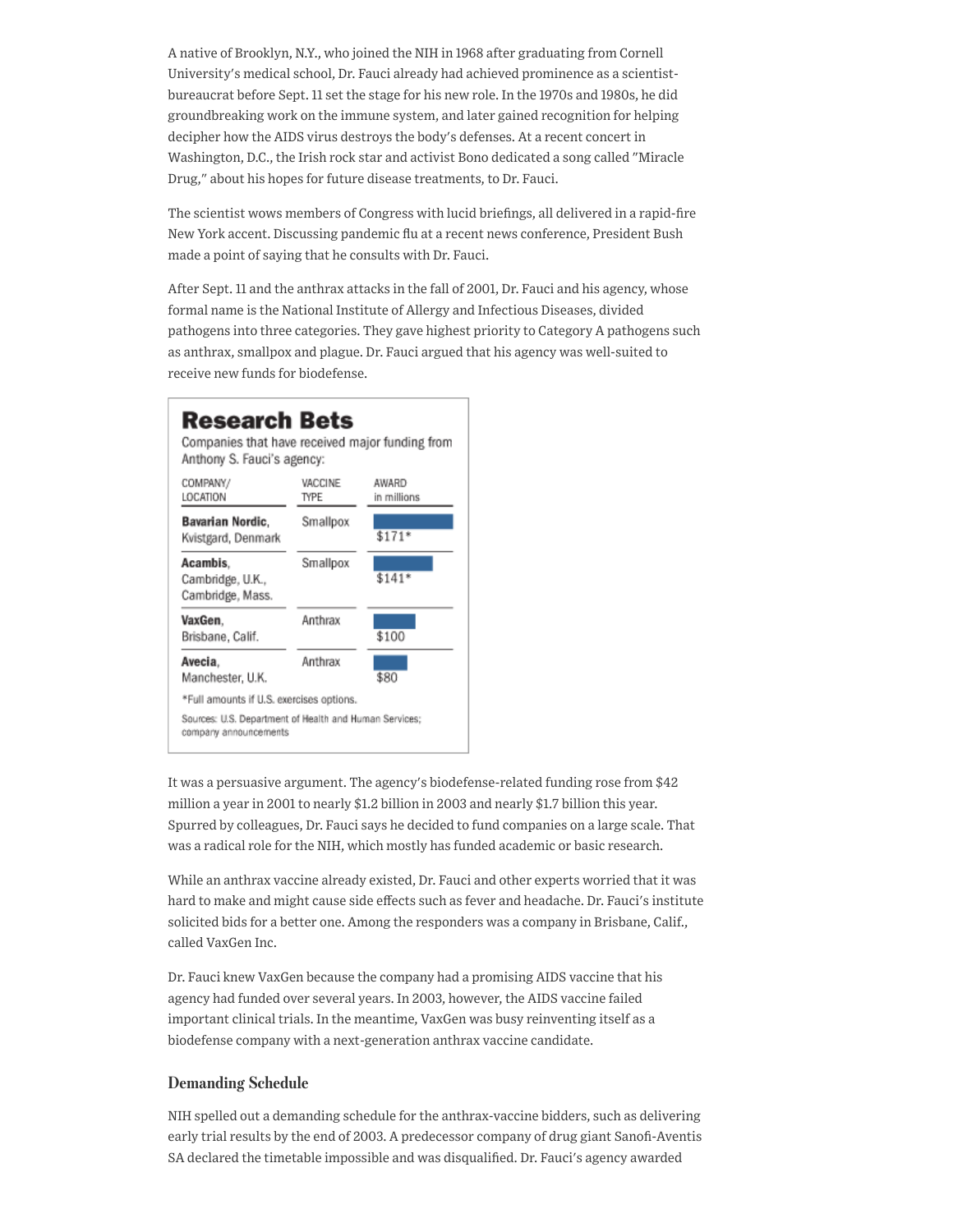\$100 million in two funding rounds to VaxGen and about \$80 million in two rounds to its main rival, Avecia Group PLC, a United Kingdom biotechnology company. The idea was to get them prepared to compete for a big federal contract to deliver a new anthrax vaccine to the national stockpile.

One of VaxGen's rivals, BioPort Corp., of Lansing, Mich., cried foul. The bidding specifically excluded any makers of the existing older-generation vaccine, of which there was just one, BioPort. The company swung into action, hiring publicists and lobbyists. Eventually, BioPort received a \$122 million contract to supply the older vaccine, which is approved by the Food and Drug Administration, to the U.S. stockpile.

In late 2004, the department awarded the entire \$877 million contract for a new anthrax vaccine to VaxGen under the BioShield program. Since then, though, VaxGen has stumbled and its vaccine is almost a year late. Its first deliveries now are slated for late 2006. The company won't get paid until it delivers. Meanwhile, Dr. Fauci finds himself on the spot.

At a House government reform committee hearing last month, Rep. Chris Cannon, a Utah Republican, grilled Dr. Fauci: "So now we've got a small company [VaxGen] failing to perform…We have an experimental technology to deal with a disease that we've already been attacked with…We don't have a stockpile, even though my understanding is, we have a company that has an FDA-approved vaccine for anthrax. Is that a fair statement of where we are?"

"Yes, it is a fair statement," Dr. Fauci replied. He added that the "experimental" technology has been used in other vaccines and an authoritative federal panel called for a transition to a new, safer vaccine.

In many ways, Dr. Fauci's description of his job makes him sound like a venture capitalist, although the NIH never takes ownership stakes in the companies it funds. He seeks to place bets on multiple companies in the hopes of hitting the jackpot and to dole out the NIH's money in multiple rounds, using milestones to gauge progress.

"When you put your eggs in one basket, even a totally unavoidable scientific slip-up can leave you with no eggs in your basket. You have to hedge your bets," Dr. Fauci says.

Nonetheless, the Silicon Valley comparison makes him cringe, and he dislikes the term "venture capital" applied to his new role. "It makes our grantees very nervous," he says, referring to the traditional recipients of NIH money who worry about competing with companies for funds.

There is another big difference between Dr. Fauci and a venture capitalist. If a company that gets NIH funding becomes a stock-market darling, U.S. taxpayers don't enjoy any financial windfall, even though their money was put at risk.

Dr. Fauci says he draws on the vast scientific expertise within NIH to come up with products and companies worthy of funding. In May, he hired Michael Kurilla, an infectious-disease specialist who has worked at the drug company Wyeth, to work on biodefense projects.

The NIH's bet-hedging strategy has at times seemed prudent. It gave money to both [Sanofi-Aventis](https://www.wsj.com/market-data/quotes/SNY) and Chiron Corp. to develop an effective vaccine against H5N1 influenza, the bird flu that has raised alarms around the world about a possible pandemic. In August, Dr. Fauci announced that the first human trials of the Sanofi-Aventis vaccine were effective. The company now is trying to scale up production.

## Funding Rivals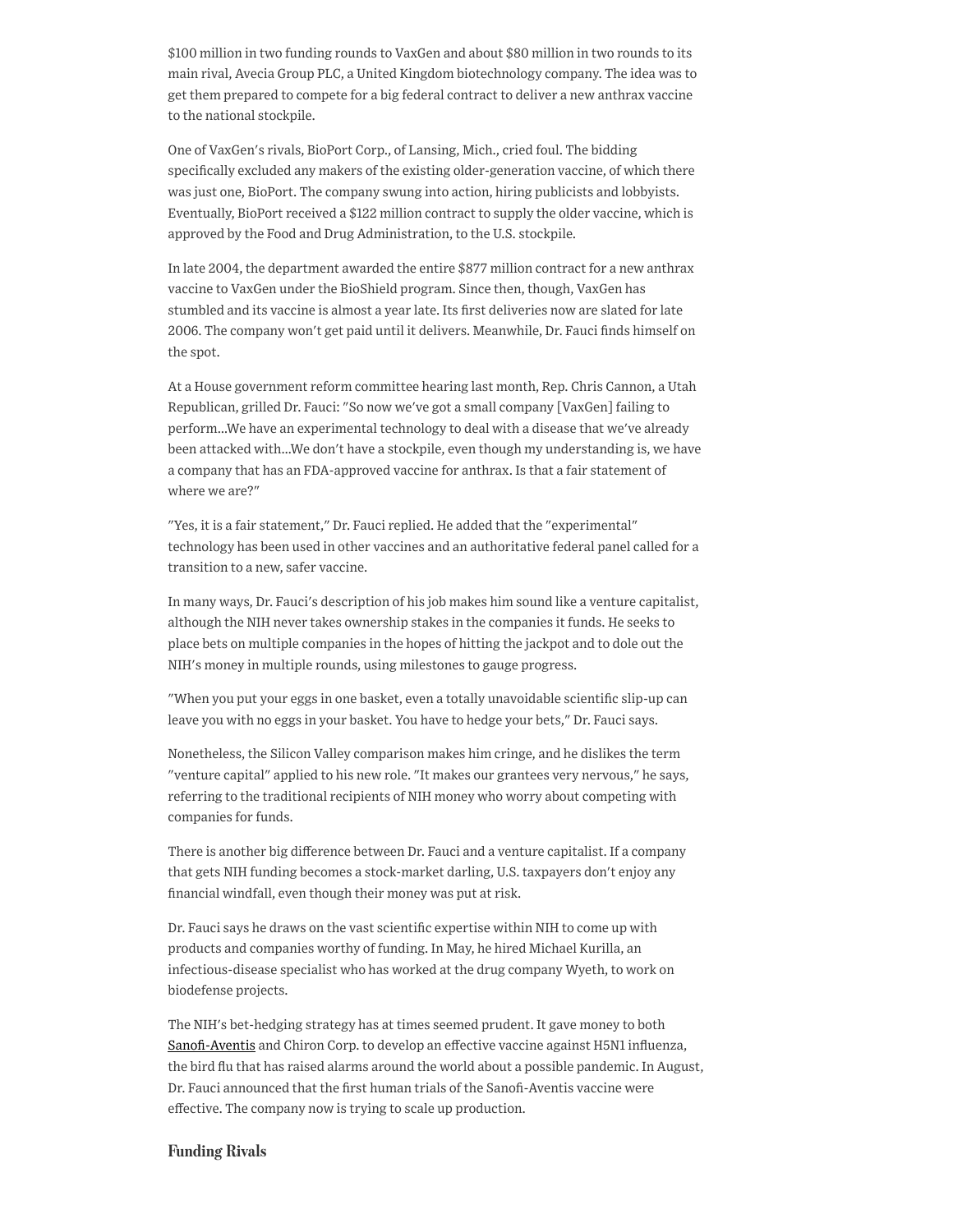Dr. Fauci's tactic of funding rivals with directly competing products also can create controversy. In 2001, Bavarian Nordic A/S, a Danish biotechnology company, brought an idea for a smallpox vaccine to Dr. Fauci's institute. This got his attention, since the new vaccine could be used on patients with AIDS or other conditions that compromised their immune system. The existing vaccine is considered highly risky for such patients.

Dr. Fauci began funding Bavarian's research and development of a new smallpox vaccine. He also started funding a rival, **[Acambis](https://www.wsj.com/market-data/quotes/acam)** PLC. NIH awarded more than \$100 million to each company, with an eye toward making them competitors for a BioShield contract. That contract, for 20 million doses of the new smallpox vaccine, is expected to be awarded in 2006.

In a move that stunned Bavarian, the NIH gave Acambis samples of modified smallpox virus used by Bavarian. It had obtained the samples from Bavarian's own supplier, a professor in Germany.

Bavarian filed a civil lawsuit against Acambis in August at the U.S. District Court in Delaware. It filed a parallel complaint with the U.S. International Trade Commission in Washington, which has the power to bar imports of products that use stolen intellectual property. Bavarian said it has exclusive rights to the German professor's virus strains.

Bavarian didn't sue the NIH, though. It has been awarded \$130 million in NIH contracts and already has received \$45 million of that. "We do not believe it is good business practice to involve your customers in litigation," says Li Westerlund, director of intellectual-property rights at Bavarian.

The chief executive of Acambis, Gordon Cameron, says his company believes it received the virus strains without restrictions on their use. Dr. Fauci says he can't comment on the spat because it is in litigation.

When the government initially solicited bids for the smallpox-vaccine contract expected to be awarded next year, it required that all bidders have "unencumbered" intellectual property. After Acambis was sued, the government revised its bid solicitation to remove the word "unencumbered."

John Clerici, a partner at the law firm McKenna Long & Aldridge LLP in Washington who isn't involved in the Acambis case, says the revision shows how the government tends to deal with a few anointed companies. "I think this makes clear that NIH can and will do what it wants to ensure the game is being played by its rules, no matter what the rules have been in the past," says Mr. Clerici, who represents BioPort, the anthrax-vaccine maker. "This isn't exactly fair and open competition."

Dr. Fauci, while declining to discuss specific cases, says competing for the parent agency's big BioShield contracts is all a matter of competence and meeting milestones. The issue for BioShield bidders, he says, is: "Do you meet the criteria?"

In reality, several companies have been funded by NIH only to find themselves on the losing end of big contracts.

Nonetheless, some companies worry that without NIH funding, they can't get on the inside track for BioShield. "If the NIH is giving grants, they become the gatekeeper. They define what gets developed, and exclude all these other innovative ideas," says Richard Hollis, chief executive of Hollis-Eden [Pharmaceuticals](https://www.wsj.com/market-data/quotes/HEPH) Inc., a San Diego biotechnology concern developing a radiation-sickness antidote.

Hollis-Eden's experimental medicine addresses two medical problems stemming from radiation exposure. A rival product, [Amgen](https://www.wsj.com/market-data/quotes/AMGN) Inc.'s Neupogen, addresses only one. Dr. Fauci's agency is funding studies of Neupogen for this use. When the Department of